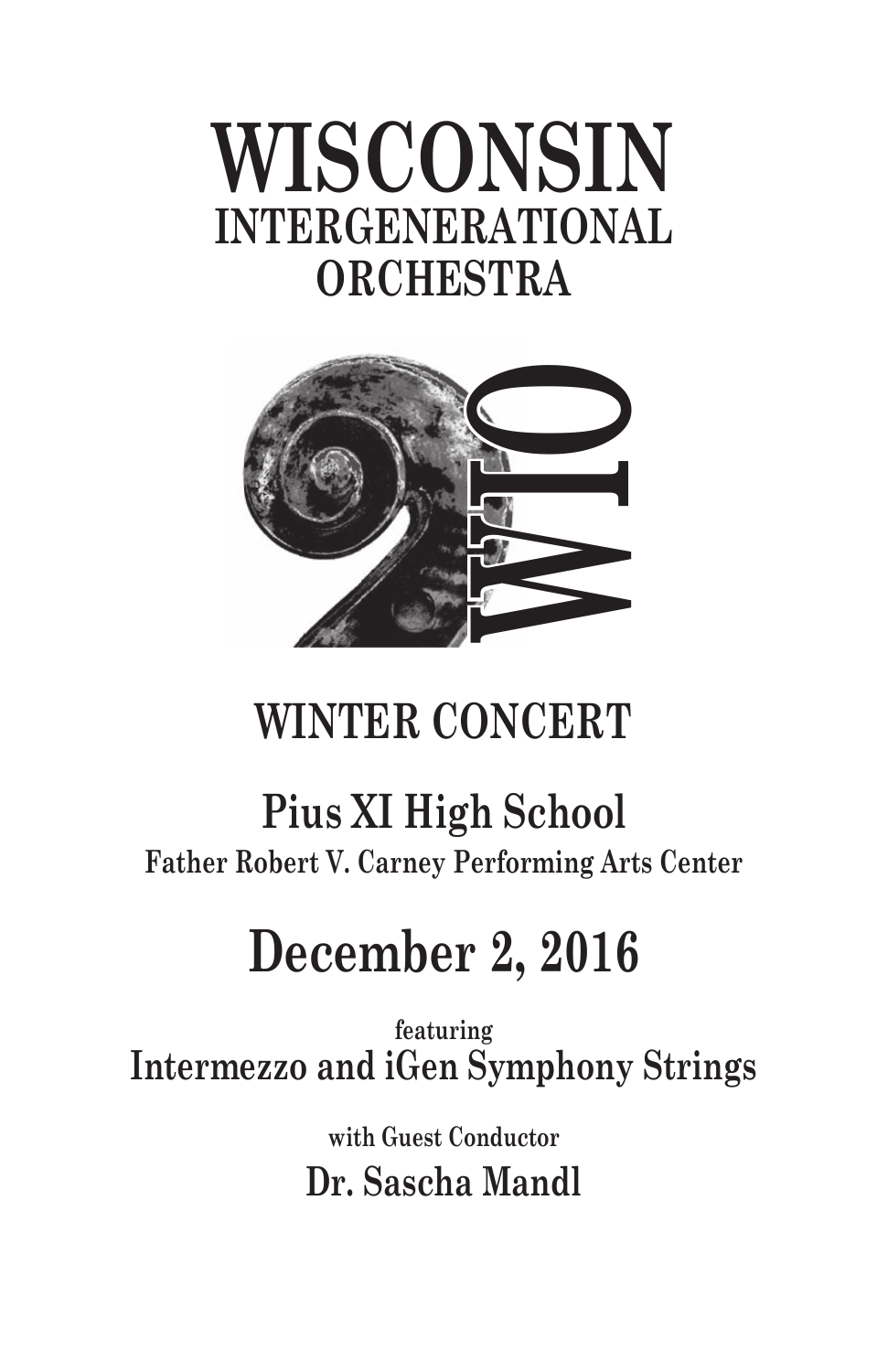## **Good Evening and Welcome**

Dear Friends,

Thank you for joining us this evening. We have been preparing for tonight since our first rehearsal in September, and we are eager to share our progress with you. Each of us is on a journey – WIO members have chosen to take a musical journey with companions that they might have never otherwise known. Some of these companions are older, some younger – each with unique perspectives on life. This mixture creates a rich life experience as we explore the musical and human landscape together.

WIO rehearsals, by virtue of our members, are welcoming and warm places to be. But make no mistake, we have lofty musical goals. With gratitude to some outstanding professional music educators among us, and gifted young artists, our talented WIO musicians create some beautiful musical moments. In the process we learn from each other – some lessons may be musical – some lessons may be significant to our hearts and minds. Everyone has something important to share.

On behalf of "Team WIO" and all of our charter members, we wish you all the best during the holiday season and in the coming year.

## And now, *"It's Time To Play"!*

**Anne Marie Peterson** – Artistic Director **Benjamin Leon** – Music Director **Siew-Eng Goh** – Senior Music Consultant **Jian Sun** – President **Dr. Matt Gibson** – Chairman of the Board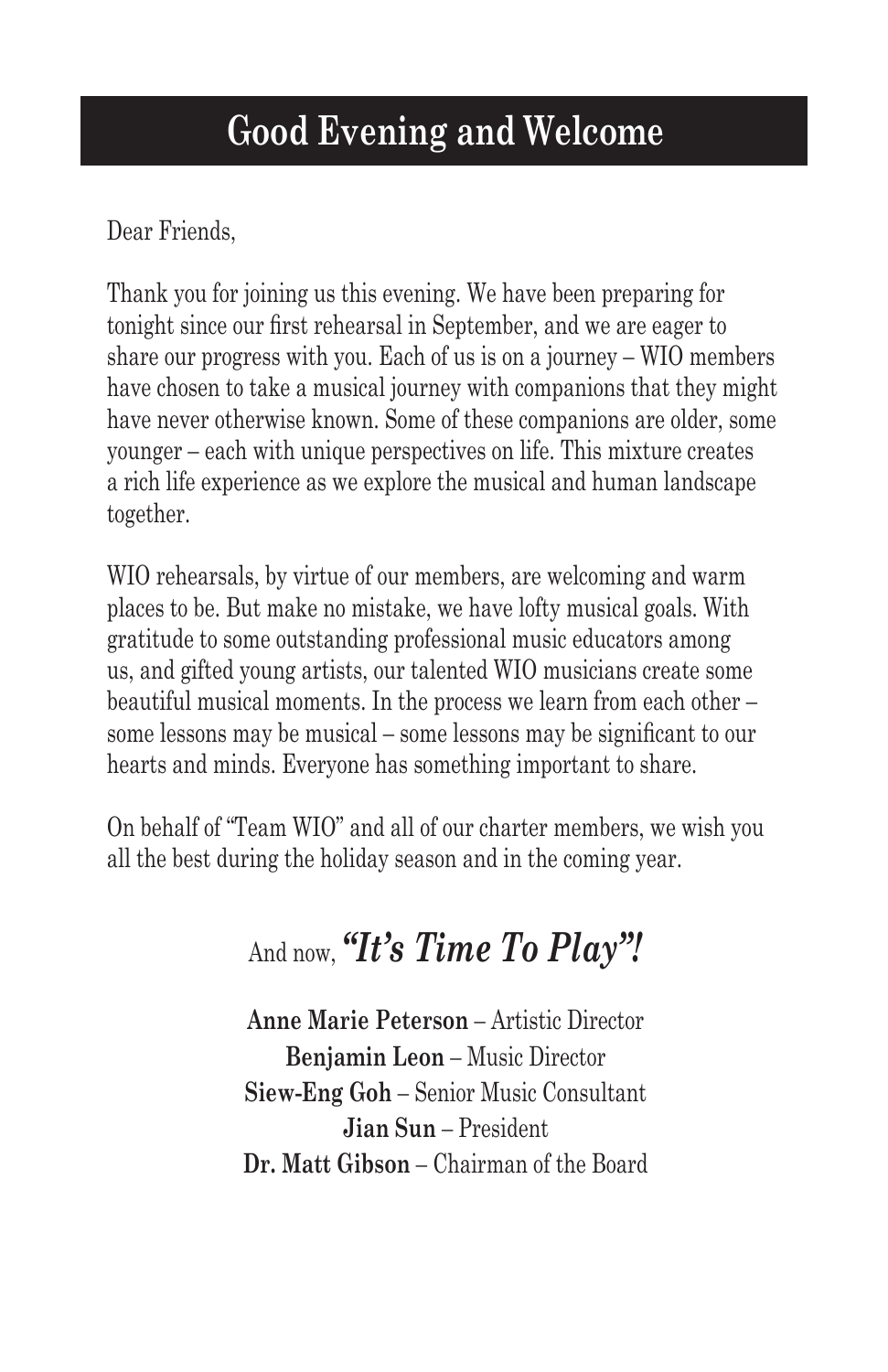## **Program**

### **WIO INTERMEZZO ORCHESTRA** *Benjamin Leon, Director*

| The Abandoned Funhouse Brian Balmages                                                                                                                                                                                                                      |                    |
|------------------------------------------------------------------------------------------------------------------------------------------------------------------------------------------------------------------------------------------------------------|--------------------|
|                                                                                                                                                                                                                                                            |                    |
|                                                                                                                                                                                                                                                            | arr. Michael Story |
| (Christmas Don't Be Late)<br>$P_1$ $P_2$ $P_3$ $P_4$ $P_5$ $P_6$ $P_7$ $P_8$ $P_9$ $P_9$ $P_9$ $P_9$ $P_9$ $P_9$ $P_9$ $P_9$ $P_9$ $P_9$ $P_9$ $P_9$ $P_9$ $P_9$ $P_9$ $P_9$ $P_9$ $P_9$ $P_9$ $P_9$ $P_9$ $P_9$ $P_9$ $P_9$ $P_9$ $P_9$ $P_9$ $P_9$ $P_9$ | Arr. Bob Cerulli   |

*Delaney Vu - Piano*

### **WIO iGEN SYMPHONY STRINGS** *Anne Marie Peterson, Director*

| arr. Deborah Baker Monday<br>Dr. Sascha Mandl, Guest Conductor                          |                           |  |
|-----------------------------------------------------------------------------------------|---------------------------|--|
| Serenade for String Orchestra Norman Leyden<br>Prelude; Fugue; Nocturne; Cakewalk       |                           |  |
| <b>Finale from Symphony No. 41 "Jupiter"</b> . Wolfgang Amadeus Mozart<br>Molto Allegro | arr. Carrie Lane Gruselle |  |
| Rhosymedre Ralph Vaughan Williams<br>Prelude on a Welsh Hymn Tune                       | Orch. Arnold Foster       |  |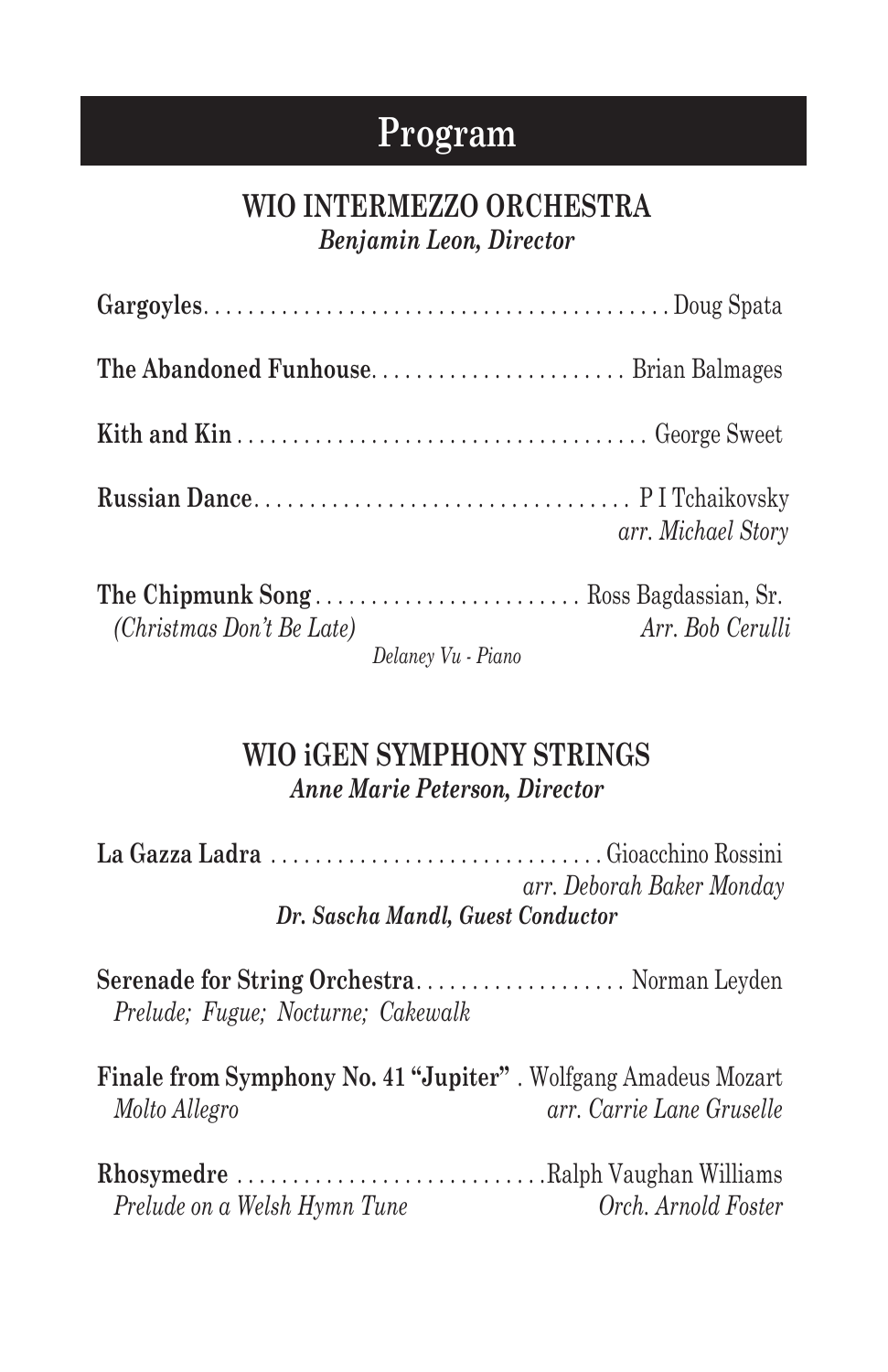**Fledermaus Waltzes** . Johann Strauss *arr. Merle J. Isaac*

**A Charlie Brown Christmas** . . *arr. by Larry Moore A medley including: Linus And Lucy, Christmas Time Is Here, O Tannenbaum*

### **COMBINED WIO ENSEMBLES** *Dr. Sascha Mandl, Guest Conductor*

**Two Royal Dances** . . Eric Ewazen

*from "Four Royal Dances" 1. The Lord 2. The Lady*

### **Mission Statement**

The Wisconsin Intergenerational Orchestra brings together musicians of all ages and skill levels in a challenging, non-competitive environment. Players benefit from interactions with each other while progressing toward a common goal of artistic excellence. WIO performances are designed to share the joy of music making with performers and audience members alike.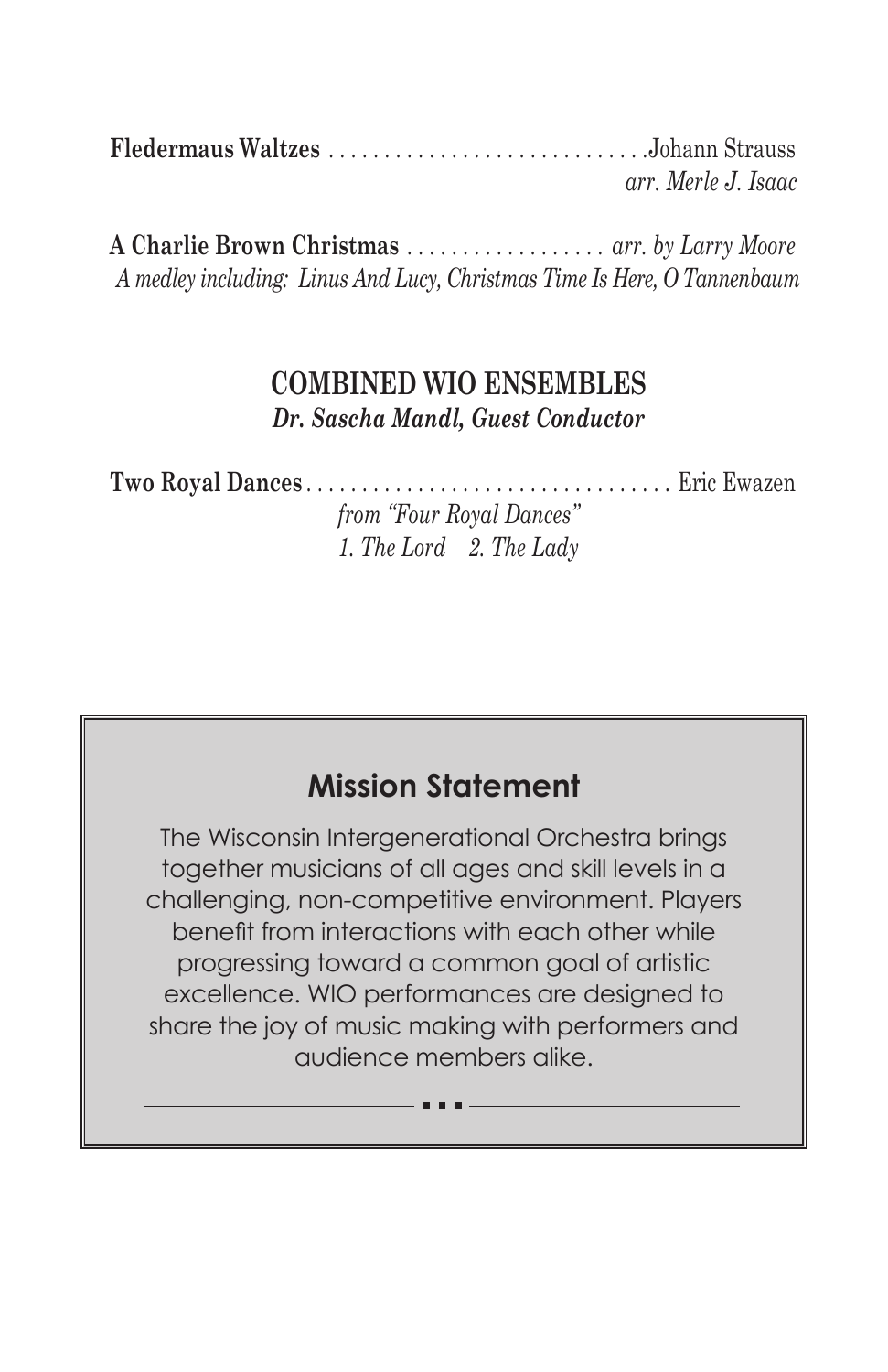### **WIO iGEN SYMPHONY STRINGS**

*Anne Marie Peterson - Director*

#### **Violin 1**

Julian Rhee\* Sophia Sun Kristen Tan Hannah Park Clara Fuller Scott Hestekin Angela Beltrame Malcolm Balles Victoria Lopez Aparna Jayashankar Nich Stahn Lydia Prueher#

### **Violin 2** April Witkofski\* Gail Waring Sydney Overstreet Lauri Kiely Siew-Eng Goh+ Alex Ng Hannah Sternberg

Elizabeth Tan Rebecca Xu

**Viola** Tabby Rhee\* Laurie Basile Elizabeth Tan Thomas Spitz\*

#### **Violoncello**

Elizabeth Daily Alyssa Beltrame Stacy Yang Sanjana Raj Kyler Birnschein

#### **Double Bass**

Kayla Blaschke Hannah Sternberg

## **Piano**

Benjamin Leon

*\*Assisting Artist +Senior Music Advisor #Guest Musician from Pius XI Catholic High School*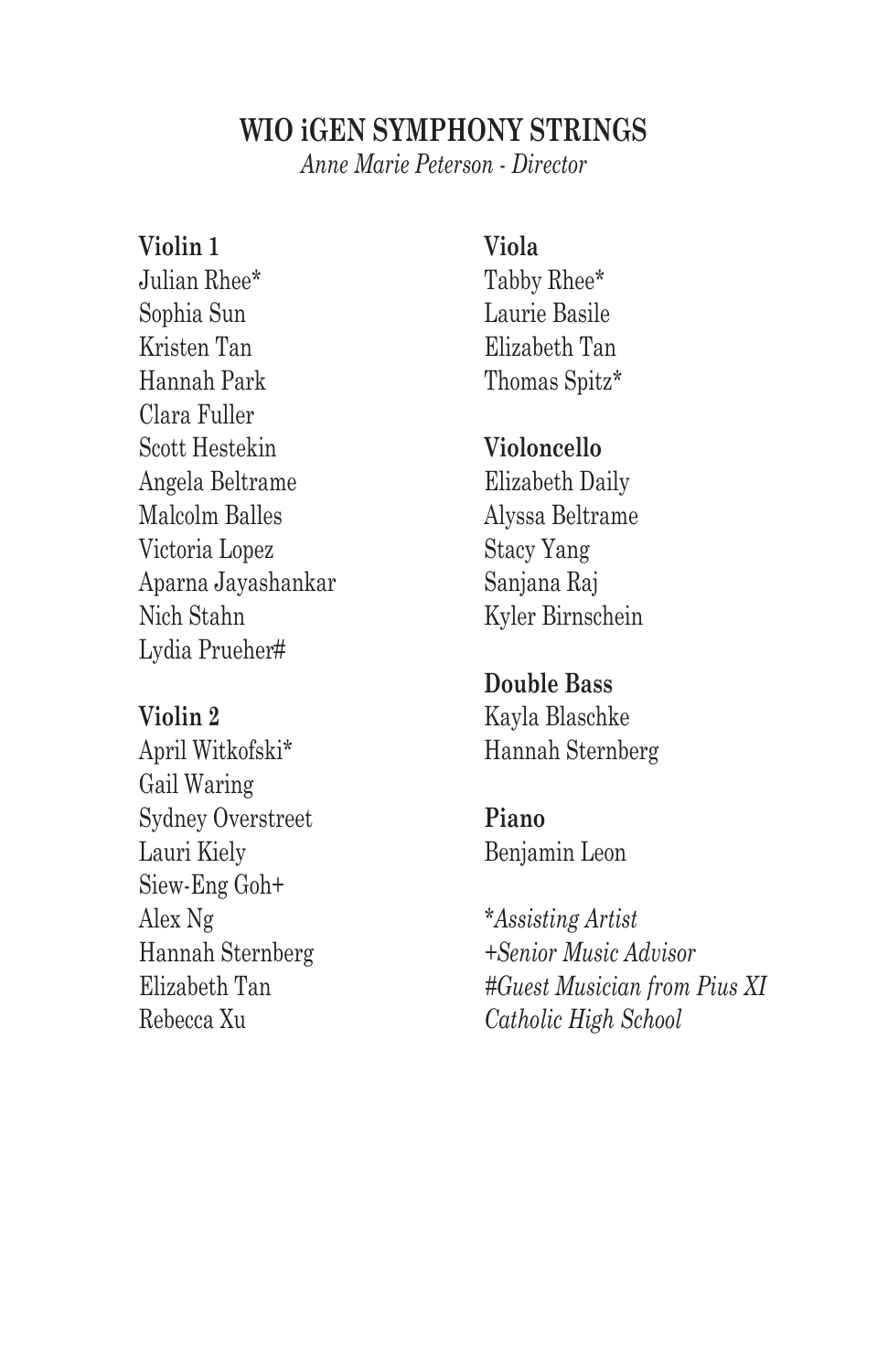### **WIO INTERMEZZO STRINGS**

*Benjamin Leon - Director*

#### **Violins**

Lilli Graessing Molly Kane Delaney Vu Mohima Aich Niladri Aich Poroma Aich Soumadri Aich Aristotelis Ziogas Dimitrios Ziogas

#### **Viola**

Alaina Sullivan Alexandria Williams

**Violoncello** Meghan Conley

**Double Bass** Kayla Blaschke\*

Please consider making a year end tax exempt gift to support the mission of the Wisconsin Intergenerational Orchestra. We are a  $501(c)(3)$  organization that relies on the generosity of our friends.

*Donation forms are in the lobby tonight and can also be found on our website.*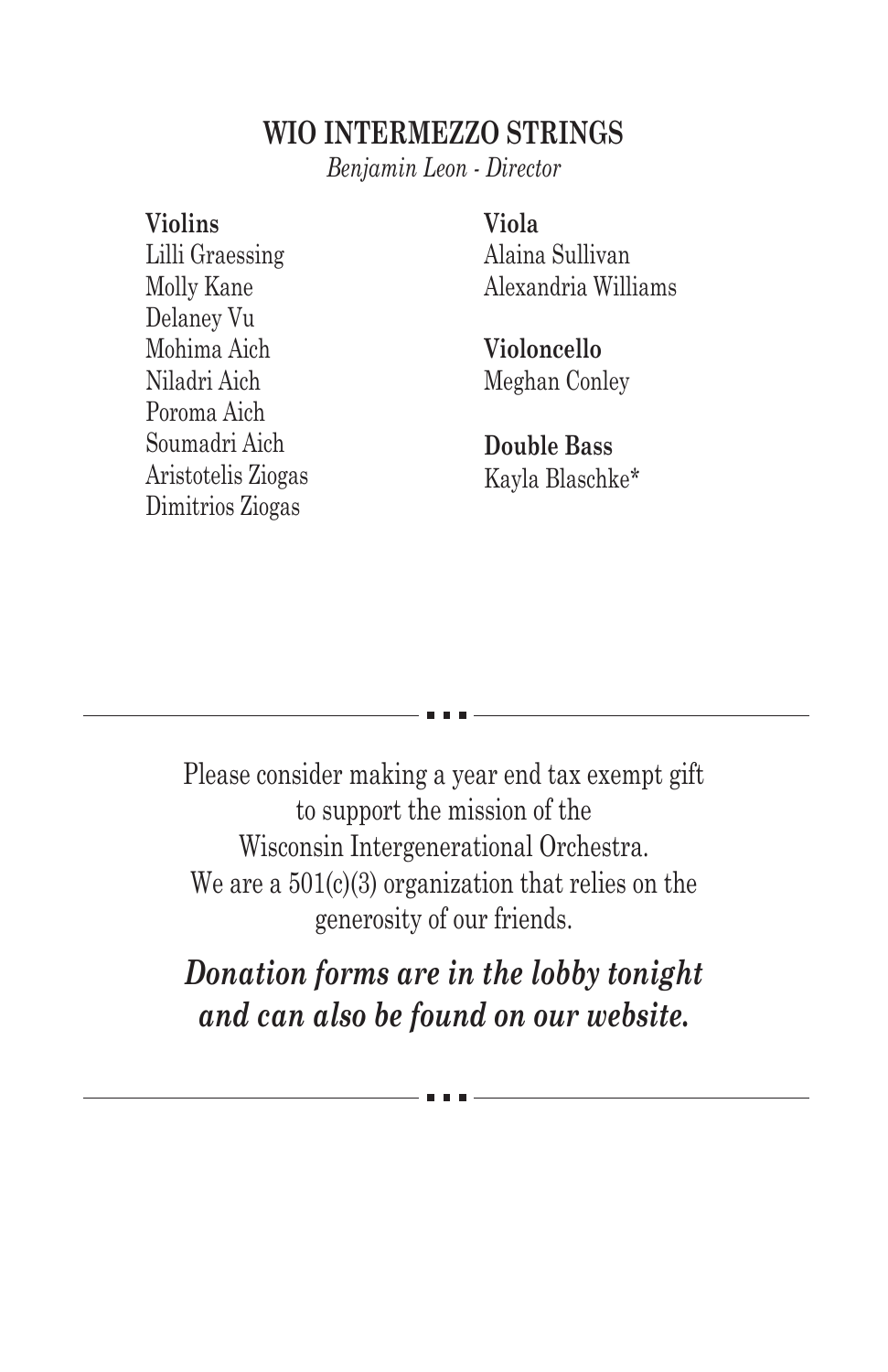

Alexander **"Sascha"** Mandl, Brazilian violinist and conductor, is currently a faculty member at the University of Wisconsin-Parkside, Wisconsin Lutheran College, Carroll University and the Wisconsin Conservatory of Music.

In addition, he is the Concertmaster of the Kenosha Symphony Orchestra and the Racine Symphony Orchestra, Assistant Concertmaster of the Milwaukee Chamber Orchestra, and former Concertmaster, with a 9-year tenure, at the Beloit Symphony Orchestra. Dr. Mandl is the Artistic Director and Conductor of the Lakeshore Youth Philharmonic, Conductor of the Chamber Orchestra at Carroll University, Conductor of the Chamber Ensemble at Wisconsin Lutheran College, Conductor and violin faculty at Elm City ChamberFest and frequently guest conducts orchestras across North and South America.

A graduate of Carnegie Mellon University (Andrew Carnegie Scholar, B.F.A.), Yale University (Miles Prize, the Alumni Prize and a Francis G. Wickes Scholarship winner, M.M. and A.D.), and the University of Wisconsin (Ivan Galamian Award, D.M.A.), Dr. Mandl performs regularly across the globe as soloist, chamber musician, recitalist and conductor. He is a founding member of the Philomusica Quartet, resident at the Wisconsin Conservatory of Music. He is often a jury member at competitions, and as clinician, he frequently conducts Masterclasses worldwide.

Among his violin teachers are Sidney Harth, Erick Friedman, Robert McDuffie and Vartan Manoogian. Dr. Mandl received conducting instruction from the great Eleazar de Carvalho, David Stern, David Becker and James Smith. Dr. Mandl has served on the faculties of the Neighborhood Music School, the Hopkins School, Cardinal Stritch University, and assisted Sidney Harth at Yale School of Music.